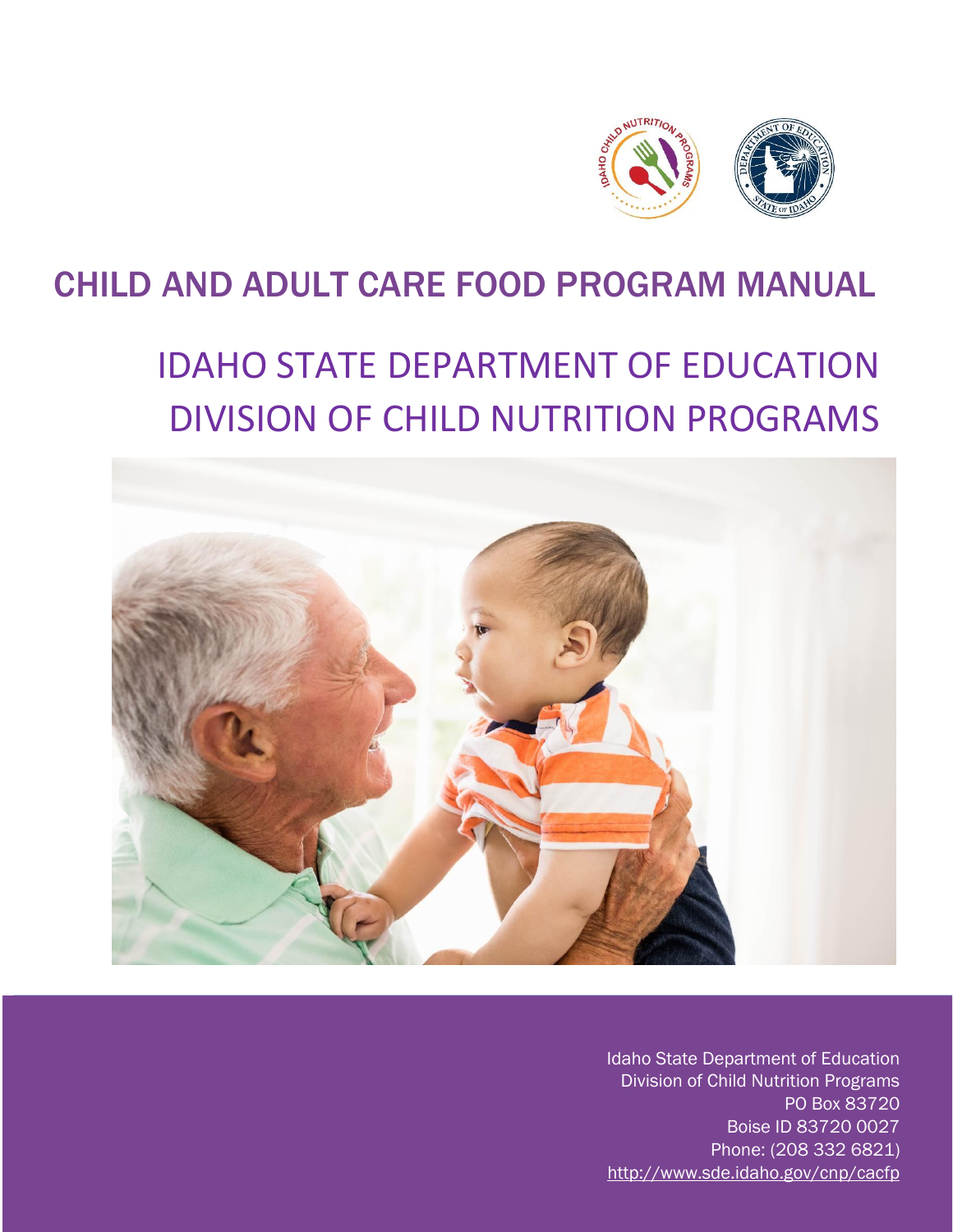#### Acknowledgements

 regulation guidance, and practical information for all sponsors that participate in the Child and Adult Care Food Program (CACFP). Institution administrators are responsible for This manual was developed by the Idaho State Department of Education (SDE), Child Nutrition Programs (CNP), and funded by the United States Department of Agriculture (USDA), Food and Nutrition Services (FNS). It is being used to provide technical assistance, knowing the information and are urged to read all of the material carefully and share it with their staff members responsible for CACFP operations.

 the Child and Adult Care Food Program. Federal regulation revisions or clarification of the describing the change(s) or provide additional clarification to existing regulations. SDE will [Title 7, Part 226 of the code of Federal Regulations \(7 CFR 226\) governs the o](http://www.ode.state.or.us/services/nutrition/cacfp/pdf/7_cfr_226.pdf)peration of regulations occur routinely. When this occurs, USDA will issue policy memorandums forward the policy memorandums to program administrators via CNP's broadcast email system and provide a link to all USDA policy memorandums and regulations on the CNP website at <https://www.sde.idaho.gov/cnp/resource-center.html>

 replace specific sections as they are revised. It is the responsibility of Institutions to keep When significant policy changes necessitate updating this manual, SDE will post the revisions on the CNP website and notify program administrators via broadcast email when revisions are available. The manual is provided in sections which will allow the user to simply informed of new or revised program policies and to implement them when applicable.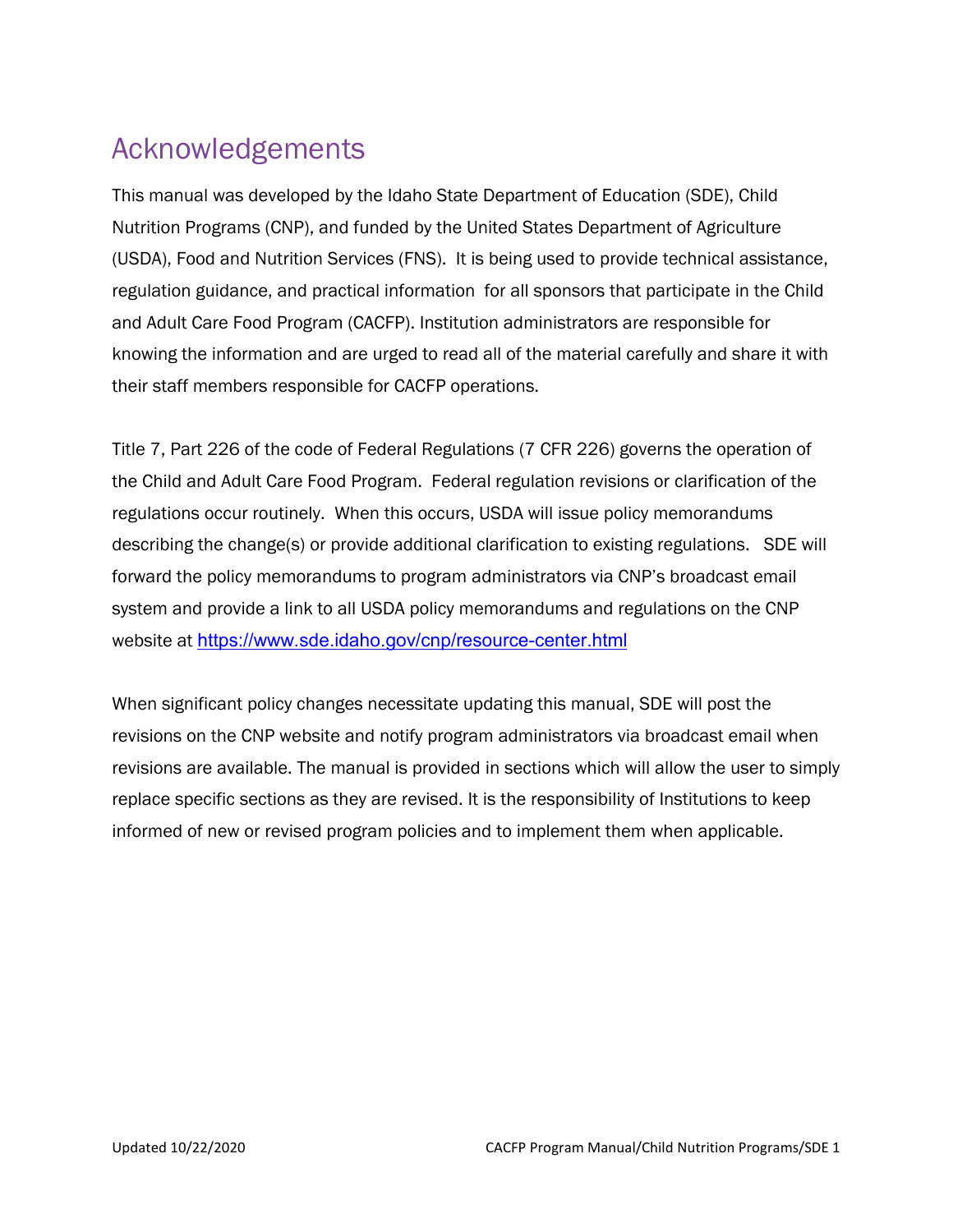Meals served by participating Institutions and facilities must meet minimum guidelines set by the United States Department of Agriculture (USDA). The CACFP helps Institutions and Introduction<br>The Child and Adult Care Food Program (CACFP) is a Federally-funded Program that provides payments for eligible meals served to participants who meet age and income requirements. facilities serve well-balanced, nutritious meals to the participants in their care. Serving nutritious meals helps improve and maintain the health and nutritional status of participants in a day care environment and can help them develop and maintain good eating habits.

 State Department of Education (SDE) to operate the CACFP in Idaho. Idaho SDE-CACFP USDA's Food and Nutrition Services (FNS) administers the CACFP through grants to the Idaho State Department of Education (SDE). An Institution is a sponsoring organization, child care center, at-risk afterschool care center, outside-school- hours care center, emergency shelter or adult day care center which enters into an agreement with the Idaho Coordinators provide technical assistance to Institutions to assist them in meeting program requirements and in menu planning, food preparation, food service sanitation, and record keeping as well as providing financial and organizational oversight.

 addition, Institutions that are sponsoring organizations of day care homes (DCH) are Institutions earn Federal reimbursement for meals served to eligible children, and eligible adults in an adult day care center, when the meals meet regulatory requirements. In provided Federal funds to accomplish administrative activities in support of their sponsored facilities which provide meals to participants.

 operations. Overall, Institutions assume final administrative and financial responsibility for their Program